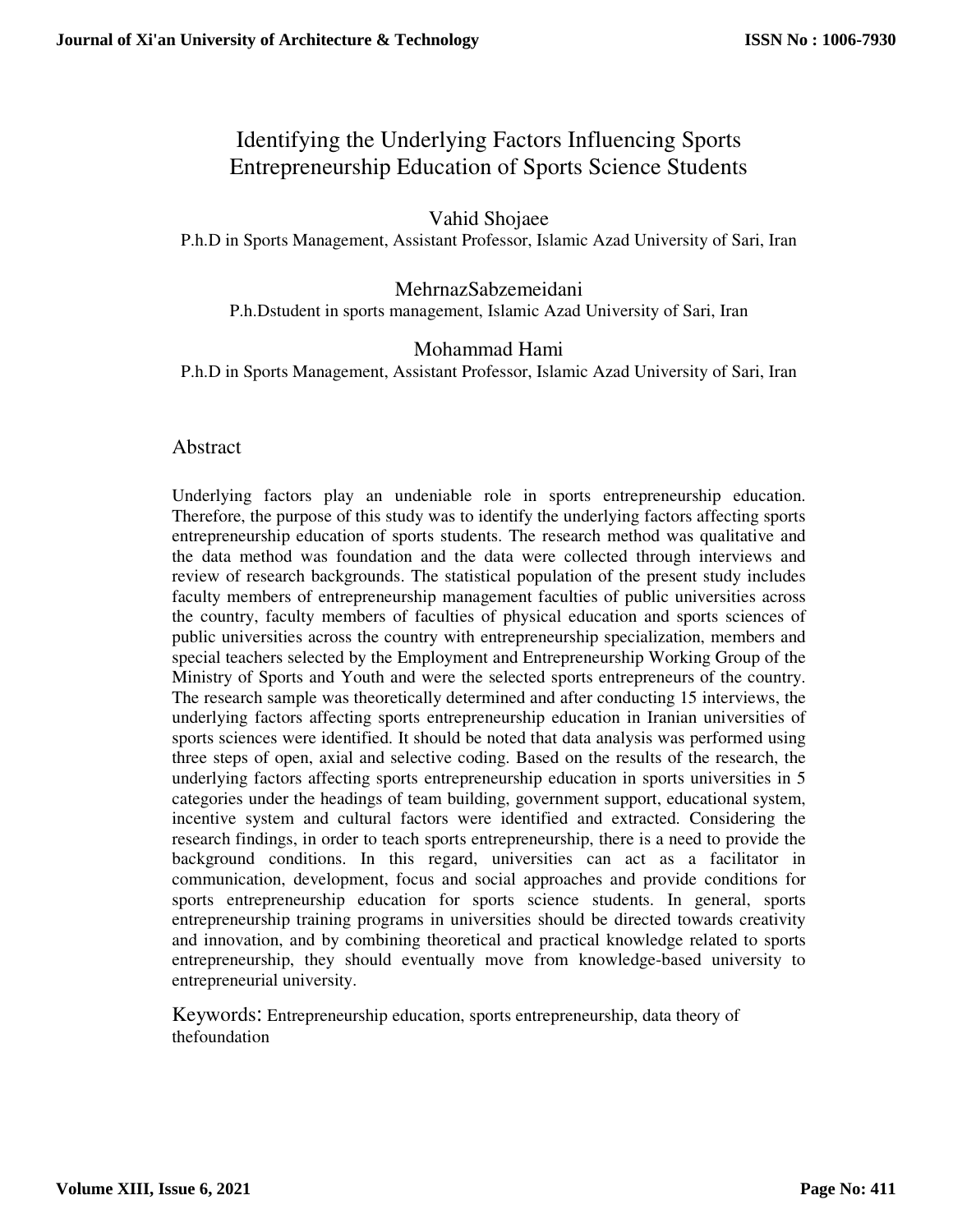## 1.Introduction

The issue of employment and access to the desired job is one of the most basic needs of any society (Khosravipoor and Keykhah, 2013). In fact, the unemployment crisis is a threat to society as a whole; Unemployment of university graduates in particular will have irreversible consequences in social, economic and political dimensions (Shiri et al, 2012). In this regard, the main mission of universities is to make students aware of the challenges they face due to future labor market competition and employment in general. However, universities and higher education institutions still face many problems and challenges in promoting student self-efficacy and employability (Santos et al, 2012). However, according to Clark (1999), universities should change the traditional paradigm of education in order to become an entrepreneurial university to a new paradigm, because the entrepreneurial university is an environment to actively support the application of knowledge and encourage entrepreneurial behavior among all members and structures Creates academia and can integrate professional and managerial values (Sandra and Dubinsky, 2007). According to research, business education and entrepreneurial culture, expansion of entrepreneurship research and development centers, holding digital entrepreneurship training workshops, etc. are strategies to create employment and improve the unemployment crisis in society (Heidari and Yazdan seta, 2015).

Given the role and importance of higher education in the development and promotion of entrepreneurship, several studies have been conducted in this field and the relevant findings reflect the fact that entrepreneurship learning will increase the likelihood of academic graduates succeeding in creating new businesses. Nicholides (2011) states that universities and higher education institutions, as custodians of knowledge production and transfer in society, play a very important role in promoting entrepreneurship and small businesses and consequently the economic development of countries. Wilson et al. (2007) believe that universities play an important role in influencing students' preferences for entrepreneurship; Universities have been encouraged to promote entrepreneurship among students through various formal and non-formal education programs.

Due to the vital role of entrepreneurship, many efforts have been made to improve and promote it, the most important of which is the provision of entrepreneurship education programs in universities and educational institutions in different countries of the world. Many experts believe that one of the main factors determining the level of entrepreneurship in any country is entrepreneurship education (Valerio et al, 2014).

One of the important components of the educational quality of the country's universities is the content of the curriculum of different disciplines. Therefore, the reform of curricula according to the changes of society, the development of science and foresight is essential for the balanced and desirable development of society. Physical education and sports science are no exception, and today more than ever there is a need for continuous planning (Kozechian, 2000). In this regard, higher education institutions should be able to promote entrepreneurship among students by providing innovative educational programs and methods; And the role of universities and higher education institutions in the process of promoting entrepreneurship should promote students' entrepreneurial attitudes, perceptions, competencies, skills and behaviors to empower them in a challenging world (Santos et al, 2012). In the process of developing entrepreneurship, universities and institutions of entrepreneurial higher education must provide various programs to develop students' attitudes, behaviors and abilities that they can create a job for themselves, bring long-term social and economic benefits to society. Bring (Bratianu and Stanciu, 2010). As a result, the higher education system fulfills its main mission, which is to promote entrepreneurship among students in order to change and improve the entrepreneurial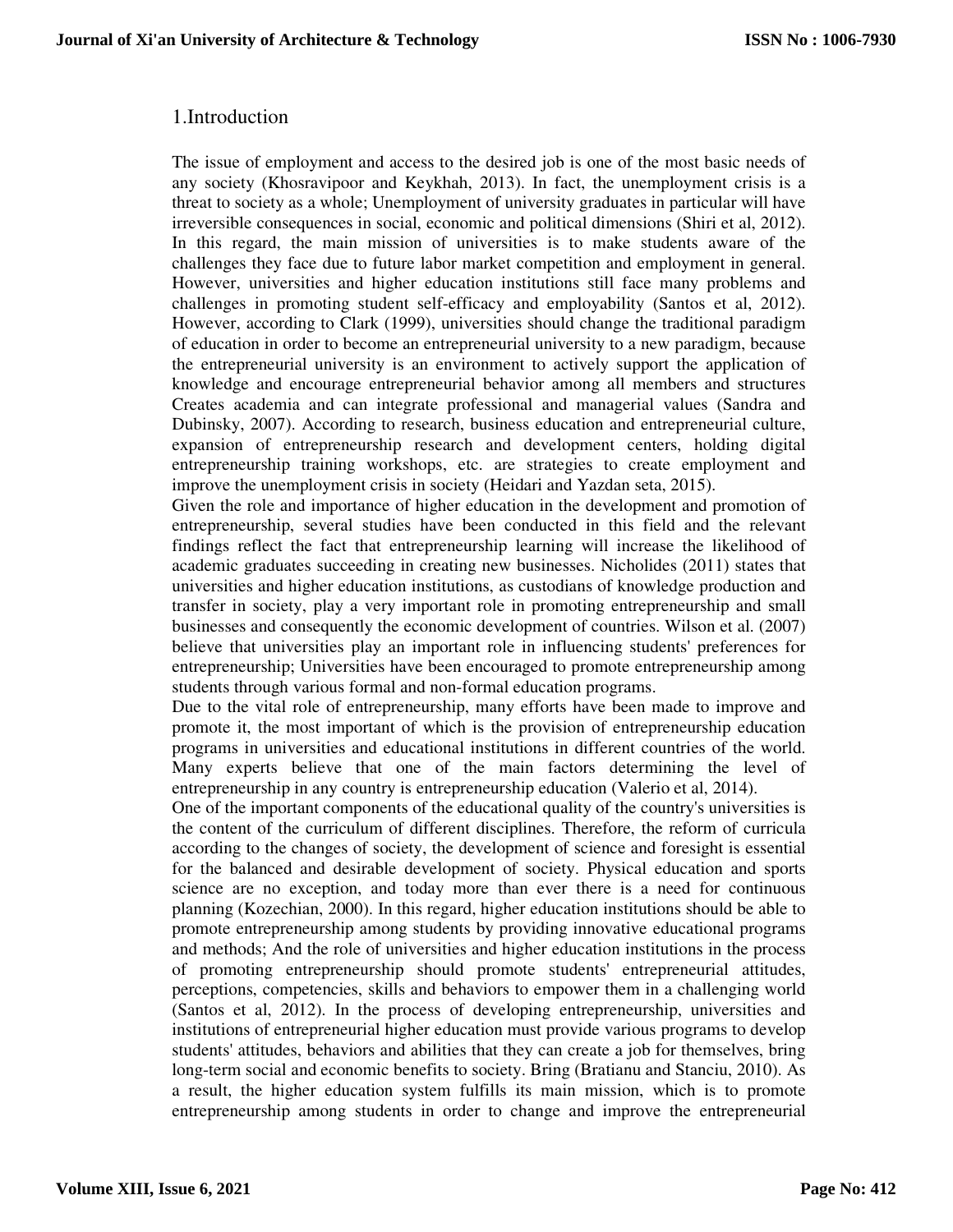behavior of students in society, and falls into the category of universities and institutions of entrepreneurial higher education (Kilasi, 2013).

Researchers acknowledge that the quality of the country's physical education schools is at a different level in terms of training efficient and skilled manpower in the field of physical education and sports. Koozechian has suggested that there should be a major overhaul of the course titles, number of courses, and practical and theoretical units of the undergraduate physical education course (Kozechian, 2000). According to managers and experts, the proportion of sports courses in the field of physical education is less than average, ie these courses do not meet the needs of the job. Nasr Esfahani states that experts consider the proportion of sports-related courses in the field of physical education to the job needs of graduates to be below average (Alizade and Nasiri, 2000). Currently, society is increasingly in need of a teacher, coach, manager and sports researcher, so it is necessary to provide specialized human resources in various fields of physical education in the country (Kargarfard et al, 2008).

Universities and institutions of higher learning are increasingly forced to improve their capacity with an emphasis on solving knowledge-based problems, establishing broader collaboration for learning, transcending disciplinary boundaries and interdisciplinary promotion, and discovering, exploiting and sharing knowledge in new ways. Therefore, universities and higher education institutions must make fundamental changes in their knowledge creation and production processes to keep pace with recent changes and developments. The challenge for many higher education institutions is how to create appropriate and accessible academic research to solve society's problems. In this regard, public and private research providers are also pressuring higher education institutions to conduct research whose results are readily and quickly accessible (for example, free access via the Internet) (Gibb et al, 2015).

To solve these problems and turn research results into new products and services, game universities need to embrace real-world problems to enable researchers and students to come up with innovative solutions and disseminate them. It all depends on the "entrepreneurial capacity" of universities and higher education institutions. To develop this capacity requires participatory learning and engagement with external stakeholders. This means moving from a limited focus on knowledge transfer to a network based on a knowledge exchange approach. This feature is one of the characteristics of entrepreneurial higher education institutions (Perkmann et al, 2013).

Nowadays, the needs of the labor market are changing rapidly, so that employers are looking for skilled people in business who know the needs of customers, and have skills such as problem solving, teamwork, communication and information technology and accounting. Also, they are looking for people who believe in the slogan "to want is to be able"; In this regard, the requirements of employability overlap with the competencies and skills related to entrepreneurship; Both refer in a broader sense to the capabilities needed to start and run a business (Gibb et al, 2015). Accordingly, improving the employability of university graduates should be considered by higher education planners. In this regard, it should be noted that this requires a synergy between education, research and apprenticeships and stronger network structures between universities and the local and even non-local labor market. However, this requires universities to respond to graduates who have lower risk aversion than others, are more interested in discovering new jobs and businesses, and have better international connections (Etzkowitz and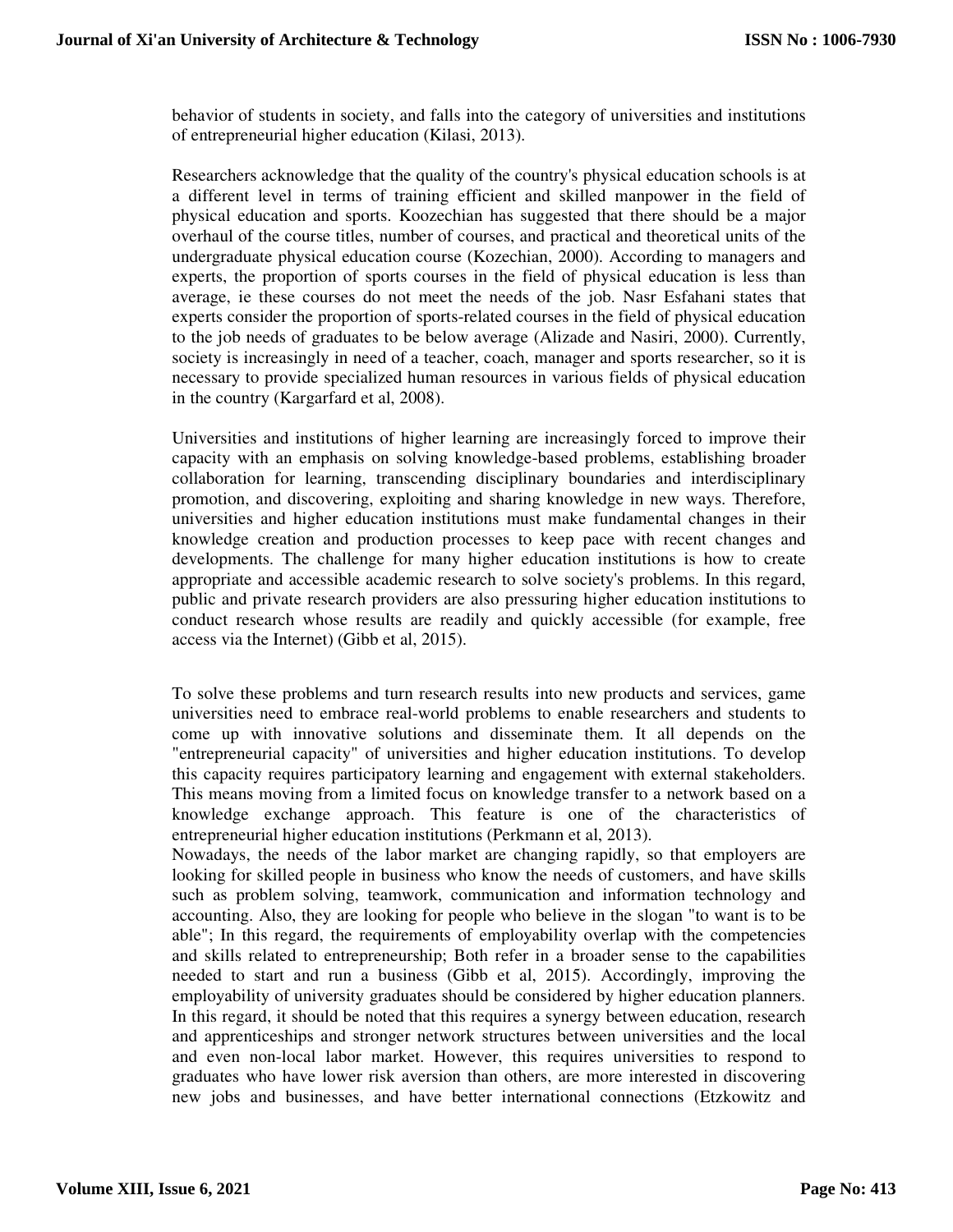Klofsten, 2005). Universities and higher education institutions must make fundamental changes in their knowledge creation and production processes to keep up with recent changes (Gibb et al, 2015).

Sports entrepreneurship as a common chapter of entrepreneurship and sports management is an emerging field that is rapidly forming (Hemme et al, 2016). Entrepreneurship in sports can be considered the process of taking advantage of economic opportunities in sports. Opportunities that may seem threatening or lacking or may not be of particular interest, but creating new jobs, innovating sports products and services, turning deficiencies into employment opportunities, or creating new job markets are issues that are important in entrepreneurship. Sports can address them (Saeedi and Mohtadi, 2008). In fact, this type of training is an activity that is used to transfer the knowledge and information needed to start and run new businesses (Jones and English, 2004). The purpose of entrepreneurship education is to train creative and innovative people. Such courses seek to take advantage of the opportunities provided, risk-taking, problem-solving desire, improve motivation and attitudes of individuals (Brich, 1994).

Given the role and importance of higher education in the development and promotion of entrepreneurship, several studies have been conducted in this field and the relevant findings reflect the fact that learning entrepreneurship will increase the likelihood of academic graduates succeeding in creating new businesses (Pooratashi and Mokhtarnia, 2009). In addition, encouraging and promoting the entrepreneurial behavior of students in universities will help them start new businesses (Baharun and Sheikh Ahmad, 2002).

Mousavi (1398) in a study entitled Entrepreneurship Education and its effect on entrepreneurial skills, entrepreneurial intention and hope for employment of physical education students and stated that entrepreneurial intention is a necessary prerequisite for the emergence and development of entrepreneurial behaviors and is an effort It will serve as the best predictor of future behavior. Therefore, before people enter the field of entrepreneurship, entrepreneurial intentions must be formed in them.

AslaniBalsini (1397) examined the effect of university education and personality traits on entrepreneurial intention and stated that students' entrepreneurial intention is mainly influenced by their entrepreneurial attitude, which is formed under the influence of some personality traits in the individual. Personality traits were assessed with risk-taking components and control center. And also found that how students perceive the university environment significantly affects their entrepreneurial attitudes and intentions.

Rafiei et al. (2020) in a study entitled Designing a Content Model of Entrepreneurship Education for Humanities Disclosed their findings in the form of a conceptual model explained in three levels of self-awareness, self-efficacy and self-fulfillment that play an important role in providing targeted education. And will be comprehensive in higher education, especially for the humanities in higher education.

Shamsuddin et al. (2016) reviewed the policies and practices of entrepreneurship education in Malaysia. The findings show that the government has focused on these aspects: improving current entrepreneurship education policies, providing various entrepreneurship programs to increase the number of young entrepreneurs, and the need to empower entrepreneurship education among graduates. Rach and Halsing (2015) examined the effect of entrepreneurship education on entrepreneurial behavior. Findings showed that entrepreneurship education is effective. Students who participate in entrepreneurship courses in particular show a highly perceived attitude and behavioral control.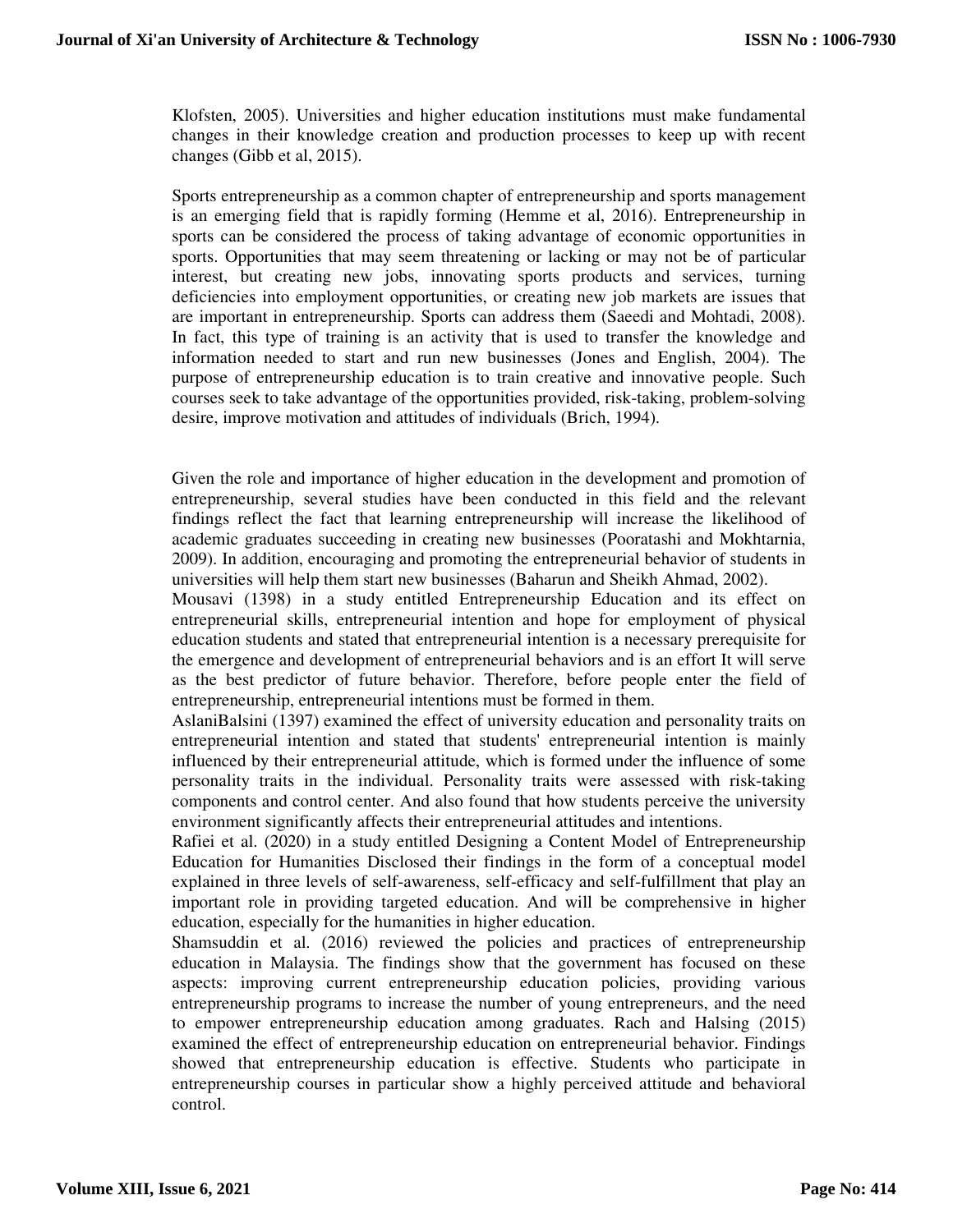Other research includes Pixoto (2013), a study entitled "Entrepreneurship Education in Sports Science: Curriculum Development." In his research, he examined the variables affecting the entrepreneurial intention of sports science students. The results showed that the entrepreneurial intention of this sample was satisfactory. Perceptual attitude and control of perceptual behavior had a significant and positive effect on students' entrepreneurial intentions, while mental norms had a negative effect. In addition, no significant differences were found between students in terms of gender and professional experience.

Safari and Samizadeh (2012), with the aim of assessing the need for entrepreneurship education in the humanities despite the unsatisfactory state of entrepreneurship education from the perspective of both professors and students, including topics such as business fundamentals, business plan, communications, management and organization, rules And legal and commercial regulations, accounting, financial management, e-business, business start-up, marketing, strategic management, international business, entrepreneurial skills required to develop students' entrepreneurial knowledge and skills and entrepreneurial awareness.

Therefore, in the present study, the researcher tried to identify the underlying factors affecting the sports entrepreneurship education of sports science students. It is hoped that the results of this study can be used to stimulate the entrepreneurial spirit and promote the knowledge, attitude and skills of sports students in the field of entrepreneurship and also used by higher education, physical education and sports policies to facilitate the transfer of population to the labor market.

## 2.Research Method

The general approach of the present study is qualitative which has been done using the foundation data method. Semi-structured interviews were used for data collection. And after many studies and studies and using the opinion of experts, the final interview questions and interviews began and continued until the theoretical saturation of the data. During the interview, care was taken not to instill the interviewer's opinions in the participants so as not to influence their opinions. Each interview lasted between 30 and 45 minutes, depending on how attractive and informative the interviewee was. The interviews were implemented on paper. After implementation, the responses were emailed to the interviewee to verify their accuracy. Finally, the data were used for final analysis.

The statistical population of the study is the faculty members of entrepreneurship management faculties of public universities across the country, faculty members of faculties of physical education and sports sciences of public universities across the country with entrepreneurship specialization, members and special teachers selected by the employment and entrepreneurship working group of the Ministry of Sports and Youth. The selected entrepreneurs were sports in the country that snowball sampling method was used to select the research sample. The sample size was determined during the research process, because in qualitative research information saturation is more important than the number of people studied, which means that the researcher should continue collecting information until the information he collects from participants is duplicated and new information is added to the information. Do not add previously collected data, in other words, the collected data should reach theoretical saturation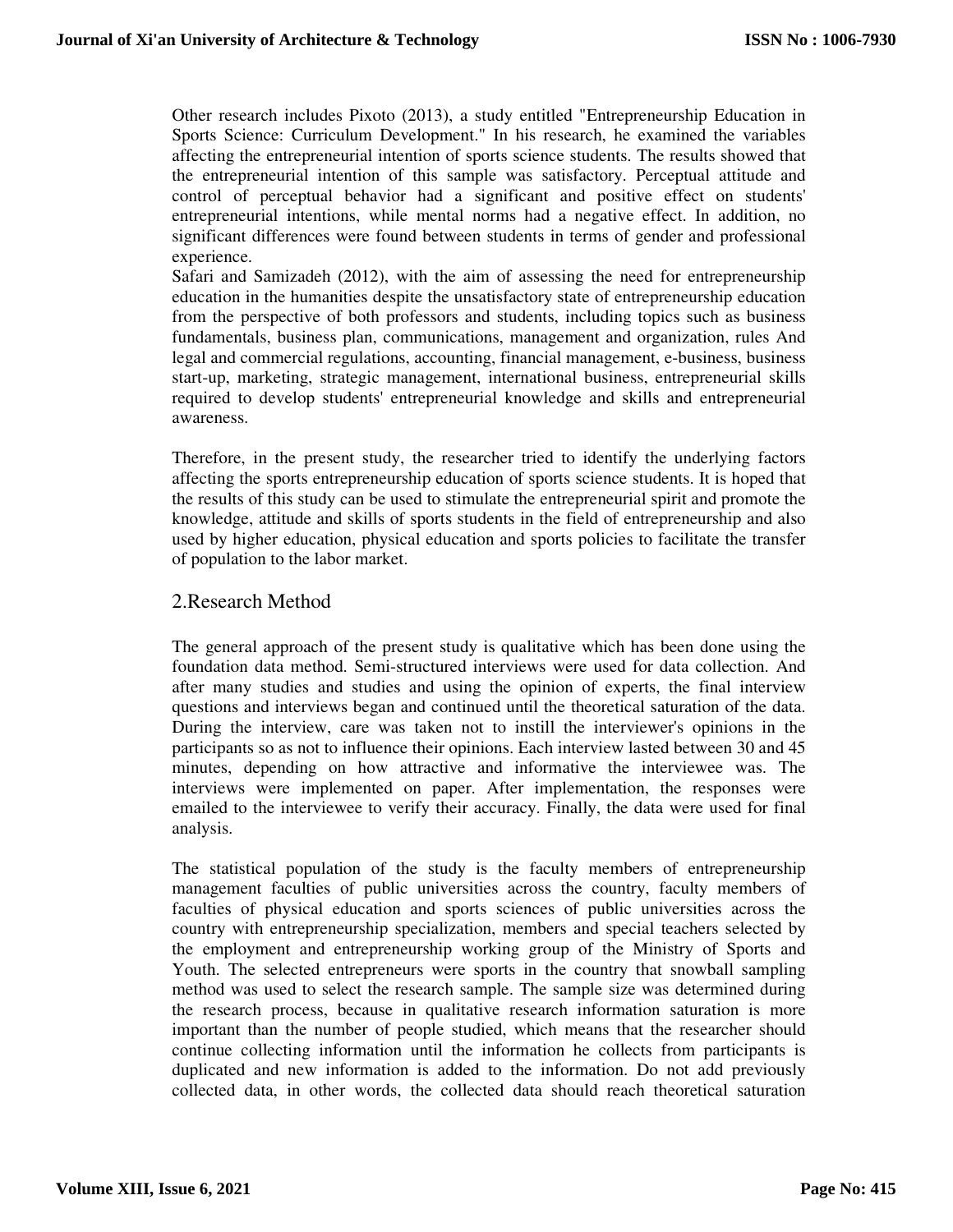(Shormeij et al, 2014). Considering the above points, a total of 15 interviews were conducted and recorded in this study.

In order to analyze the interviews conducted and with the aim of increasing the accuracy and correctness of the analysis, all interviews were recorded and then each interview was typed separately, word for word. The researcher read each recorded interview and related notes immediately in the first 24 hours carefully and line by line and wrote down the concepts that came to mind. This step is one of the first steps of data analysis in foundation data theory, which is called coding, and then the collected information was analyzed using the data analysis method prescribed in foundation data theory.

The data analysis method prescribed in the foundation data theory includes three stages of open, axial and selective coding. In the first stage of coding, which is called retrieval, the researcher must repeatedly review the collected data and look at it from different angles and try to identify the implications. The purpose of open coding is to break down the collected data set into the smallest possible conceptual components. The researcher's next task is to categorize and compare the concepts extracted from the data. This step involves determining the patterns in the data and is known as the categorization level. This step requires constant data comparison. The researcher compares the coded data with each other and forms clusters or categories that fit together. In the last stage of coding, which is known as selective coding, the researcher selects and selects the concepts according to the codes and concepts identified in the previous two steps. At this stage, the classes are linked to the central class and form the theory, and finally the researcher sought to discover the processes. The result of this stage was to reach the main class, which was related to the other classes, explaining them, and in fact refining the original codes. Strauss and Corbin, 1990).

In this study, the agreement method between two coders based on Cohen's kappa coefficient was used to determine the reliability and the results (kappa coefficient: 0.79) indicate the rejection of the assumption of independence of extracted codes and confirmation of their relationship with each other. Therefore, it can be claimed that the coding process was sufficiently reliable.

#### 3.Results

The description of contextual factors in the present study is based on interview data and the results of analysis of 15 semi-structured interviews. Identified and specified. The categories, subcategories and codes (concepts) obtained in this research can be seen in Table (1).

| Axial<br>category | Subcategory             | Sample concepts                                                   |
|-------------------|-------------------------|-------------------------------------------------------------------|
|                   |                         | Creating work teams to implement ideas                            |
|                   | Team<br><b>Building</b> | Enjoy the benefits of teamwork and networking                     |
|                   |                         | Existence of empathy among students to summarize and              |
|                   |                         | present a pure idea in sports entrepreneurship                    |
|                   |                         | Facilitate obtaining facilities for sports entrepreneurs from the |
|                   |                         | government                                                        |
|                   |                         | Political stability of the state                                  |

*Table 1:Underlying factors affecting sports entrepreneurship education of sports science students*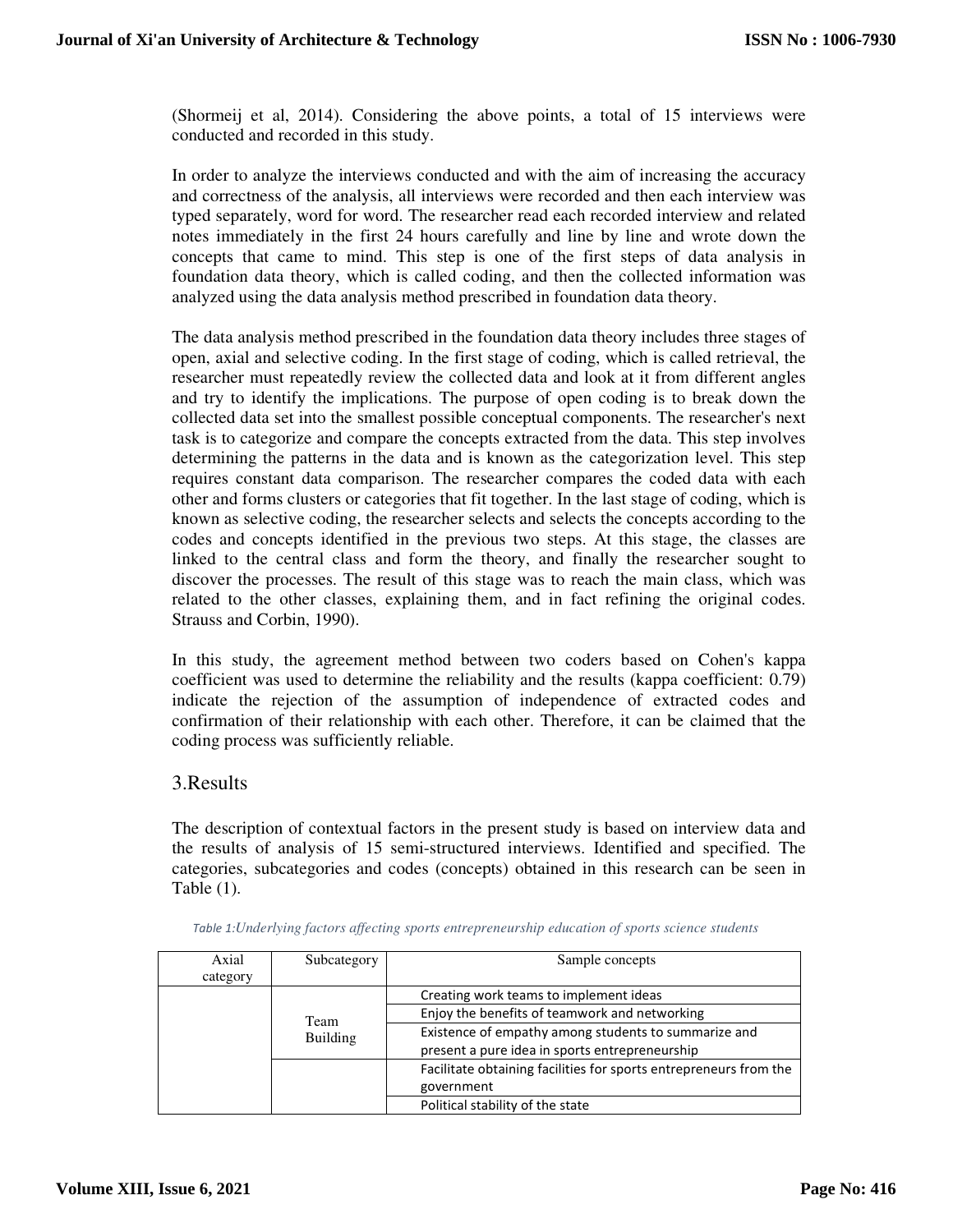| Communication |            | Ministry of Sports pays attention to the category of sports                                                         |
|---------------|------------|---------------------------------------------------------------------------------------------------------------------|
| Approach      |            | entrepreneurship                                                                                                    |
|               |            | Construction of technology parks and sports entrepreneurship                                                        |
|               | Government | in the community by the government                                                                                  |
|               | Support    | Government support in providing raw materials needed by                                                             |
|               |            | sports entrepreneurs                                                                                                |
|               |            | Review of government regulations                                                                                    |
|               |            | Creating interaction between the government and sports                                                              |
|               |            | entrepreneurship organizations                                                                                      |
|               |            | Creating appropriate infrastructure for sports                                                                      |
|               |            | entrepreneurship by the government                                                                                  |
|               |            | Imposition of low taxes by the government to develop sports                                                         |
|               |            | entrepreneurship businesses<br>Lack of strict and dry government regulations for forming                            |
|               |            | sports entrepreneurship projects                                                                                    |
|               |            | The university's relationship with industry and the fields of                                                       |
|               |            | entrepreneurship                                                                                                    |
|               |            | Existence of codified sports entrepreneurship education                                                             |
|               |            | programs in the university                                                                                          |
|               |            | Existence of sports entrepreneurship training courses                                                               |
|               |            | Existence of creativity and innovation groups in universities                                                       |
|               |            | Targeted and effective sports entrepreneurship education for                                                        |
|               |            | students                                                                                                            |
|               |            | Develop regular and integrated strategies by the university to                                                      |
|               |            | teach sports entrepreneurship                                                                                       |
| Development   | Education  | Screening for talented students in sports entrepreneurship                                                          |
| and           | System     | programs                                                                                                            |
| Focus         |            | Existence of regular rules of sports entrepreneurship in the                                                        |
| Approach      |            | university                                                                                                          |
|               |            | There is a connection between industry and academia                                                                 |
|               |            | Existence of an accelerator growth center in the university<br>Use of specialized professors in the field of sports |
|               |            | entrepreneurship in the university                                                                                  |
|               |            | Up-to-date content of entrepreneurship in the university                                                            |
|               |            | Existence of a university that shows students the weaknesses                                                        |
|               |            | and market opportunities                                                                                            |
|               |            | Having a university that can give students creative and                                                             |
|               |            | innovative ideas.                                                                                                   |
|               |            | Holding sports entrepreneurship training workshops at the                                                           |
|               |            | university                                                                                                          |
|               |            | Proper teaching of the basics of sports entrepreneurship in                                                         |
|               |            | the university                                                                                                      |
|               |            | Existence of a suitable space for teaching sports                                                                   |
|               |            | entrepreneurship in the university                                                                                  |
|               |            | Combining theoretical and practical knowledge related to                                                            |
|               |            | sports entrepreneurship in the university                                                                           |
|               |            | Moving from a knowledge-based university to an<br>entrepreneurial university                                        |
|               |            | Inviting top entrepreneurs to acquaint students with the                                                            |
|               |            | process of sports entrepreneurship                                                                                  |
|               |            | Motivate students in the form of entrepreneurial events                                                             |
|               |            | Entrepreneurship-related support for entrepreneurial                                                                |
|               |            | organizations in the community                                                                                      |
|               | Incentive  | Get advice from entrepreneurs                                                                                       |
|               | System     | Provide entrepreneurial experience of sports professors to                                                          |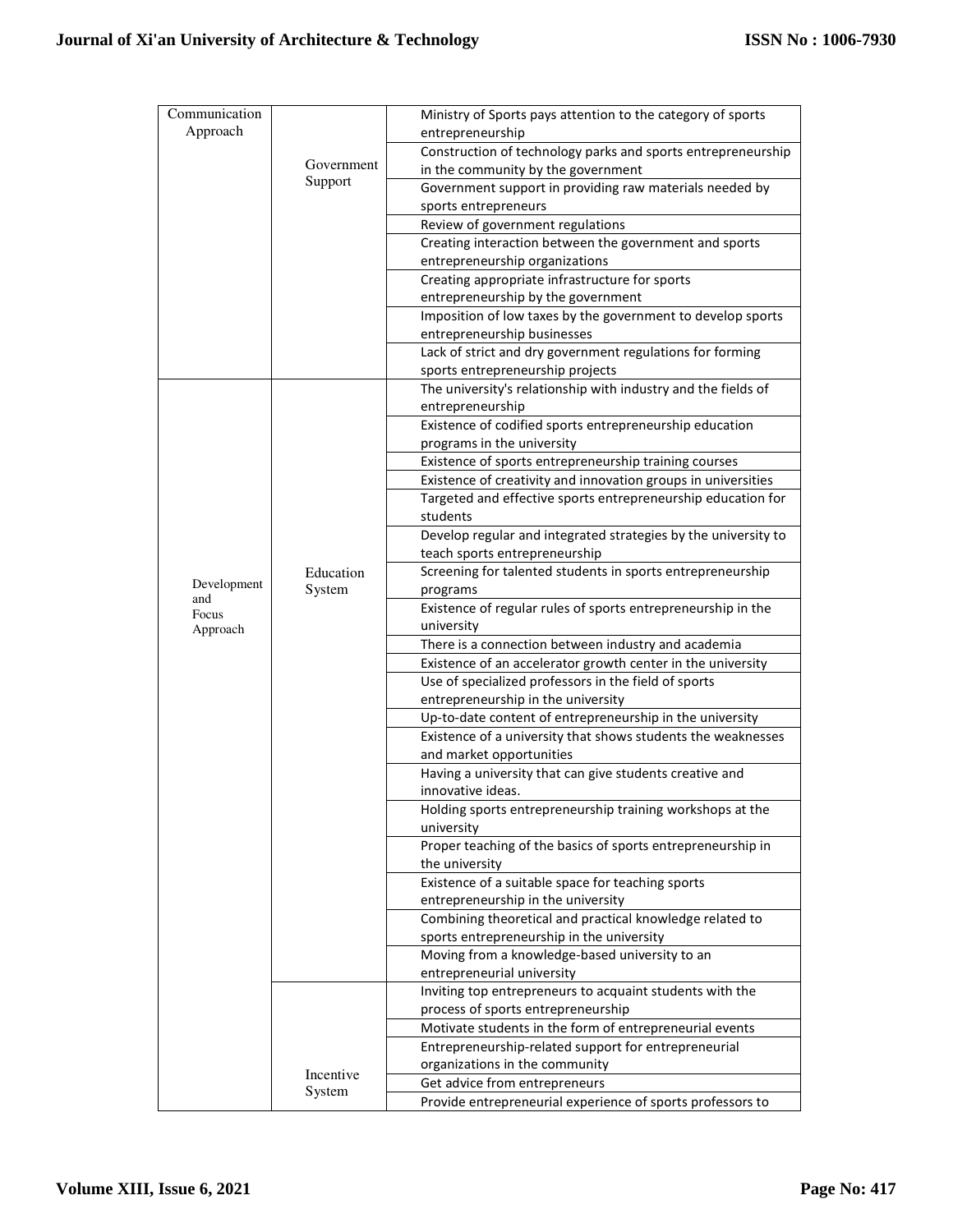|                    |          | students                                                   |
|--------------------|----------|------------------------------------------------------------|
|                    |          | Introducing students to technology parks by the university |
|                    |          | Existence of advantages in the market                      |
|                    |          | Security of investment in sports entrepreneurship          |
|                    |          | Introducing community entrepreneurs to students by the     |
|                    |          | university                                                 |
| Social<br>Approach | Cultural | People's views and their acceptance of sports              |
|                    |          | entrepreneurship in society                                |
|                    |          | Acceptance of sports entrepreneurship from the perspective |
|                    |          | of society                                                 |

## 4.Discussion and Conclusion

The results of the analysis of the interviews led to three central categories under the headings of communication approach, development and focus approach and social approach in order to identify the underlying factors affecting sports entrepreneurship education of sports science students. Also in the communication approach of two subclasses (subclass) under the headings (team building and government support), in the approach of development and concentration of two subclasses (subclass) under the heading (educational system and incentive system) and finally in the social approach of one subclass (Subclass) was identified and extracted under the heading (cultural factors). According to the results of the present study and taking into account what has been expressed so far in the form of research backgrounds, the extracted indicators on the underlying factors affecting sports entrepreneurship education of sports science students have been consistent with other results of the research. This alignment is particularly noteworthy in research focused on entrepreneurship education, Kurd Naeij (2013), Mandalizadeh et al. (2016), Ziviar et al. (2017), Nova (2015), Pixoto (2016) and also (2017), which has emphasized the underlying indicators of entrepreneurship education.

Analyzes of interview data have shown that team building is an important subset of the communication approach in sports entrepreneurship education. This result is consistent with the results of research by Rahimi et al. (2013), Perkeman (2013), Gabe et al. (2015) and (2016). Universities can summarize and present a pure idea in sports entrepreneurship by creating work teams and benefiting from teamwork and networking and creating empathy among students. Having a cohesive and strong work team will help us reach our predetermined goals much faster on the entrepreneurial path. . In addition, we will have more time to focus on creating new competitive advantages through product innovation as well as modern marketing.

On the other hand, the results show that government support is important as one of the sub-categories of the communication approach in sports entrepreneurship education of sports science students. This result is consistent with the results of research by Mandalizadeh et al. (2016), Gip et al. (2015), Shamsuddin et al. (2015) and Colt and Russell (2009). In our country, the centers for supporting entrepreneurs are very limited and the entrepreneur with all the problems, while trying to turn the idea into a product, must bear all the investment risk. Entrepreneurs Support Centers are not able to meet the financial needs of entrepreneurs due to lack of financial support and lack of serious support from relevant institutions. Entrepreneurs enter an economic and industrial movement by creating small businesses with their limited capital and sometimes by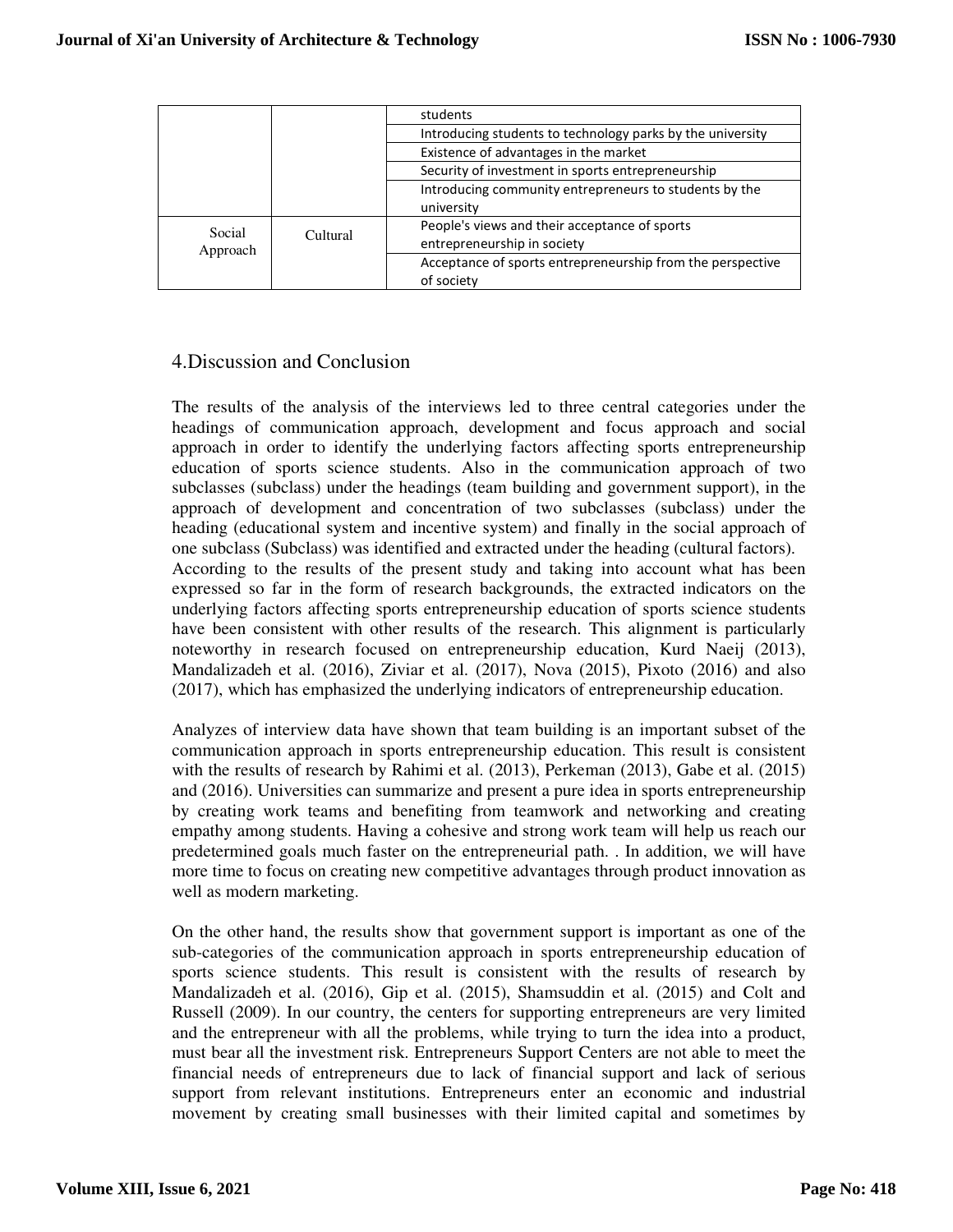receiving small loans, and in many cases, they lose their lives and facilities in the way of industrial development. Entrepreneurship development is not possible without government support because the experience of other countries that have taken the path of development shows that entrepreneurship development is impossible without government support. If the government finances entrepreneurs, their progress will be faster and many knots in the way of entrepreneurs will be opened. Governments do not produce entrepreneurs but have the task of preparing the environment for the growth of entrepreneurs, government strategies can lead to the creation of a suitable business environment. In the field of sports entrepreneurship education, the government provides space for supporting the success of sports entrepreneurship and creating the necessary infrastructure for sports entrepreneurship and providing the raw materials needed by entrepreneurs and reviewing government regulations, as well as reducing taxes to support sports entrepreneurship and the success of students and science graduates. Facilitate sports in the risky process of sports entrepreneurship education and development.

Also, the analysis of the data obtained from the interviews has shown that the educational system, as one of the sub-categories of the development and focus approach, plays a role in the sports entrepreneurship education of sports science students. This result is consistent with the results of Aslani Clinical Research (2018), Al-Mahdi (2011), Pixoto (2013), Valerio, Parton and Robb (2014), Gabe et al. (2015), Rach and Halsing (2015), Nova (2015). . Educational programs have a significant relationship with the development of sports entrepreneurship. This means that the more entrepreneurship-related training programs and how to start a business, the more people will be interested in entrepreneurship, and ultimately, the more the development of sports entrepreneurship in society. Since training leads to the empowerment of individuals, entrepreneurship training can guide the empowerment of individuals in the field of entrepreneurship. Students need a conducive environment to teach sports entrepreneurship in universities so that they can be given creative and innovative ideas. The knowledge-based university will become an entrepreneur. It is important to note that the content, method, and structure of curricula should be different from current curricula so that students' current theoretical and passive approaches are not duplicated. These methods include real experience, reflective observation, and abstract perception.

On the other hand, the results show that the incentive system has been considered as another sub-category of the development and focus approach in sports entrepreneurship education of sports science students. This result is consistent with the results of Baharun and Sheikh Ahmad (2002), KalatehSeifri and Tandnavis (2012), Kalani et al. (2015) and Ziviar et al. (2015) and Marzban, Movahedi and Nowruzi (2015). The results of this study help the planners and officials of the Ministry of Science and the officials of the physical education faculties to hold programs to encourage and increase the entrepreneurial characteristics of the youth and students along with the main physical education program in order to spread the spirit of self-employment and entrepreneurship among university graduates. . In addition, by reviewing the main courses of the field of study, the courses that lead to increasing and improving the characteristics and ultimately entrepreneurship of students should be emphasized more. Finally, planning, organizing and coordinating various institutions to start a new business for graduates in this field.

Finally, the analysis of the data obtained from the interviews has shown that cultural factors play a role in one of the sub-categories of the social approach in the sports entrepreneurship education of sports science students. This result is consistent with the results of research by Yerij (1994), Atrkvys and Kloftsen (2005), Mohammadi Eliassy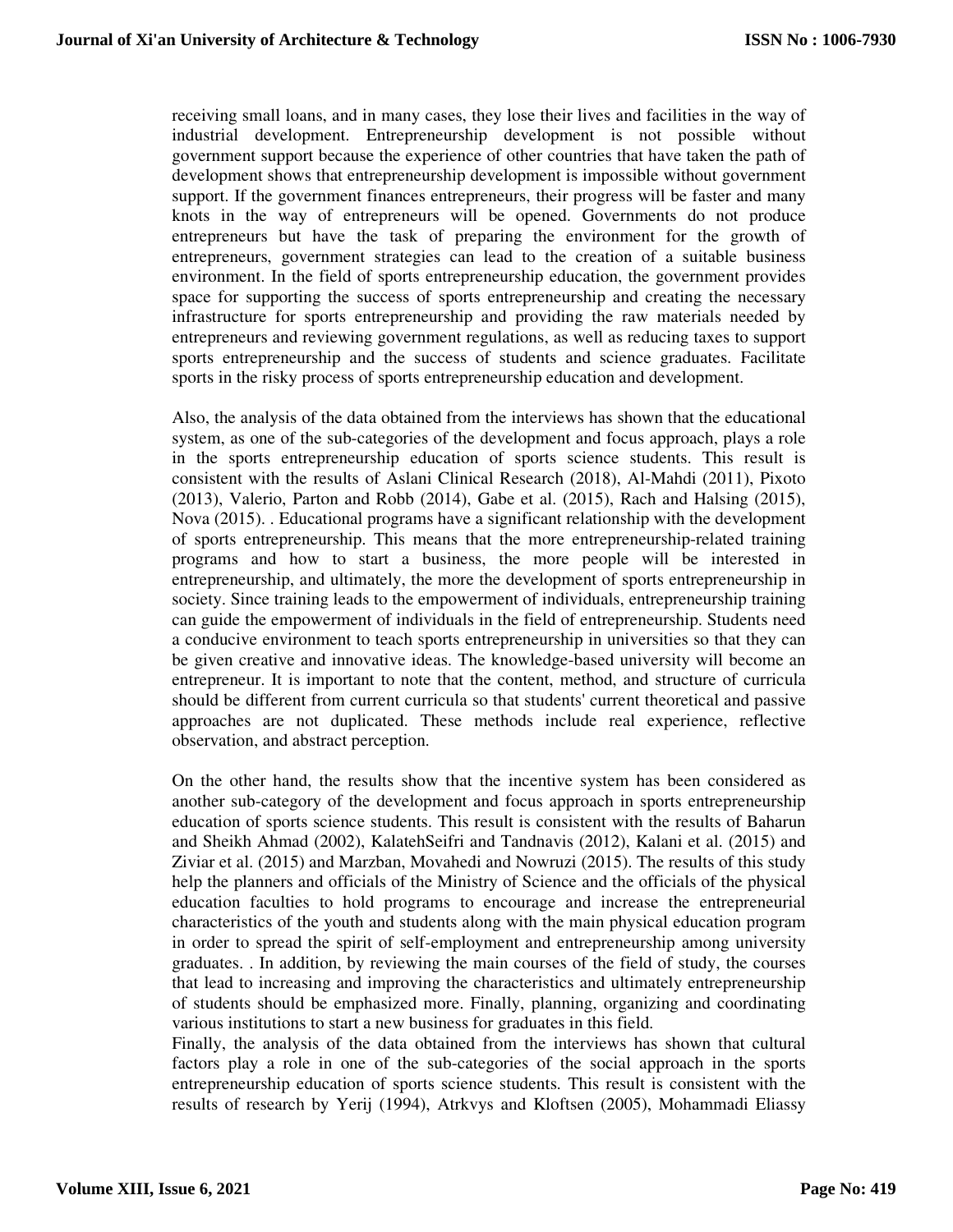and Notash (1390). The relationship between entrepreneurship and culture is debatable from two sides. On the one hand, it is the results of entrepreneurship that affect society, and on the other hand, the entrepreneurial process and the culture that governs it, which is both influenced by the foundations of society's culture and can bring about fundamental changes in it.

Considering the research findings, in order to teach sports entrepreneurship, there is a need to provide the background conditions. In this regard, universities can act as a facilitator in communication, development, focus and social approaches and provide the conditions for sports entrepreneurship education for sports students. In general, sports entrepreneurship training programs in universities should be directed towards creativity and innovation, and by combining theoretical and practical knowledge related to sports entrepreneurship, they should finally move from a knowledge-based university to an entrepreneurial university. It is hoped that the results of this study can be used in entrepreneurship education to stimulate entrepreneurial spirit and promote knowledge, attitude and skills of physical education and sports students in the field of entrepreneurship and also used higher education, physical education and sports policies to facilitate the transfer of more responsible population to the market.

#### 5.References

- 1. Alizade, MH., Nasiri, KH. (2001) Occupational Problems of graduates of Physical Education and Sports Sciences. (Persian).
- 2. Baharun, R., & Sheikh Ahmad, F. (2002). Access to human capital in Entrepreneurship Education: A comparison of male and female students in Technical Discipline. Accountant national, 30-33.
- 3. Bratianu, C., &Stanciu, S. (2010). An overview of present research related to entrepreneurial university. Management & Marketing, 5.
- 4. Brich, D. (1994). Dynamic Entrepreneurship and Job Creation. MIT and Cognetics Inc. United States of American.
- 5. Etzkowitz, H., &Klofsten, M. (2005). The innovating region: toward a theory of knowledge-based regional development. R&D Management, 35(3), 243-255.
- 6. Gibb, A., Hofer, A. R., &Klofsten, M. (2015). The entrepreneurial higher education institution: A review of the concept and its relevance today.
- 7. Hemme, F., Morais, D. G., Bowers, M. T., & Todd, J. S. (2016). Extending sportbased entrepreneurship theory through phenomenological inquiry. Sport management review, 20(1), 92-104.
- 8. Heidari, GH., &Yazdan seta, F. (2015). Comparison of the Effectiveness of Entrepreneurship training courses in Saqez and Sanandaj counties, Educational Management Research, 24, 143-161. (Persian).
- 9. Jones, C. and English, J. (2004). A contemporary Approach to Entrepreneurship Education. Education and Training, 46(8/9), 416-423.
- 10. Kargarfard, M., Zolaktaf, V., &Karami, HR. (2008). Perspectives of Exemplary Sports Managers and Teachers on Updating the Undergraduate Phisycal Education Curriculum, Research in Sports Science. 8, 65-80. (persian).
- 11. Kilasi, P. K. (2013). The role of higher education in promoting entrepreneurship education: the case of public universities in Tanzania (Doctoral dissertation, University of Pretoria).